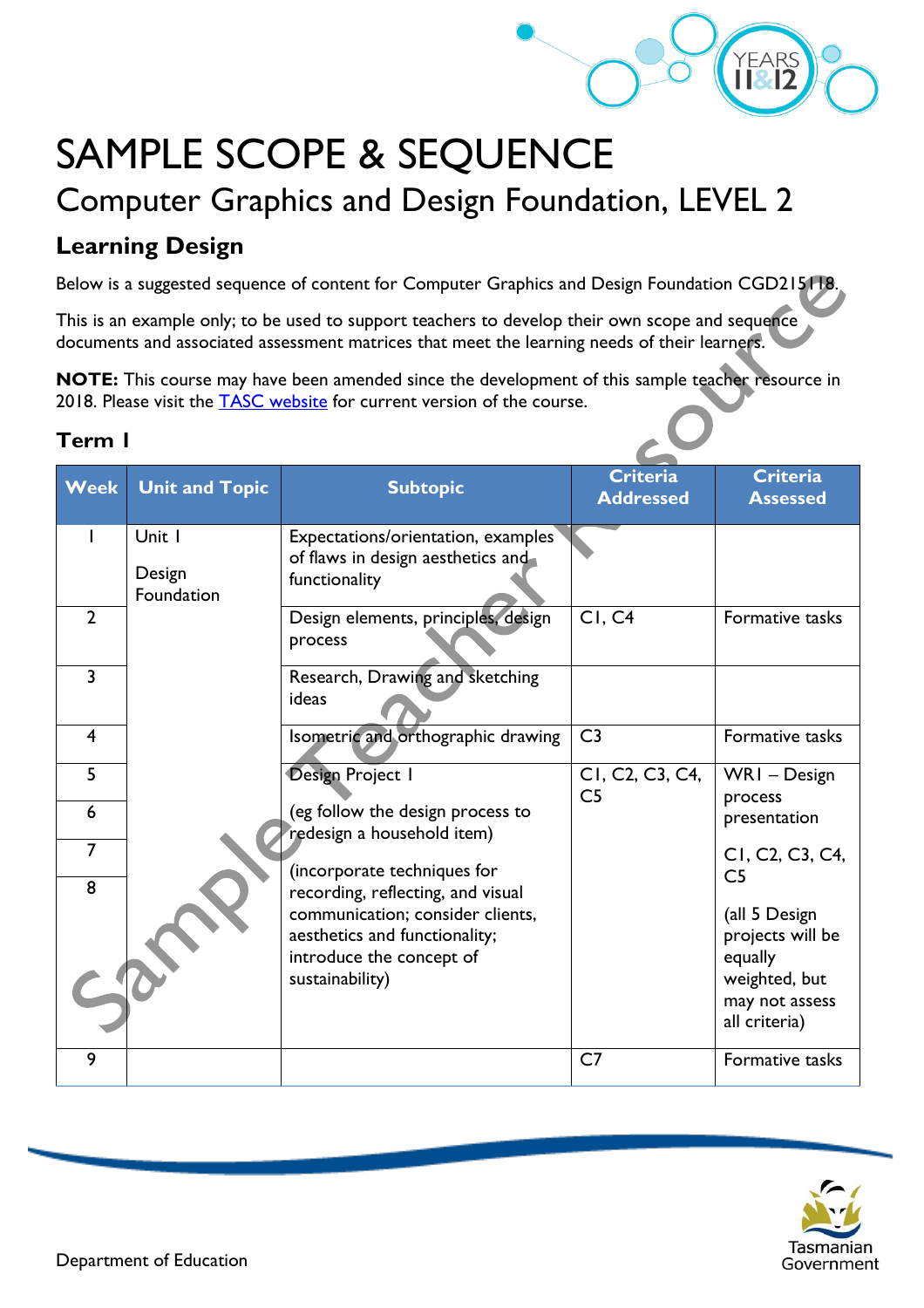|                 | <b>Week</b> Unit and Topic | <b>Subtopic</b>                                                                   | <b>Criteria</b><br><b>Addressed</b> | <b>Criteria</b><br><b>Assessed</b> |
|-----------------|----------------------------|-----------------------------------------------------------------------------------|-------------------------------------|------------------------------------|
| $\overline{10}$ | Unit 2 Digital<br>Imaging  | Experiment with Photoshop to<br>learn raster and vector applications<br>and tools |                                     |                                    |
| <b>Break</b>    |                            |                                                                                   |                                     |                                    |
| <b>Break</b>    |                            |                                                                                   |                                     |                                    |

## **Term 2**

| <b>Week</b>    | <b>Unit and Topic</b> | <b>Subtopic</b>                                                       | <b>Criteria</b><br><b>Addressed</b>                                  | <b>Criteria</b><br><b>Assessed</b>                                   |
|----------------|-----------------------|-----------------------------------------------------------------------|----------------------------------------------------------------------|----------------------------------------------------------------------|
| L              | Unit 2                | Design Project 2                                                      | CI, C <sub>2</sub> , C <sub>3</sub> , C <sub>4</sub> ,<br>C5, C6, C7 | WR 2 - Digital<br>imaging                                            |
| $\overline{2}$ | Digital Imaging       | Use digital imaging files, systems                                    |                                                                      |                                                                      |
| $\overline{3}$ |                       | and tools to produce 2D graphics<br>for particular functional design  |                                                                      | CI, C <sub>2</sub> , C <sub>3</sub> , C <sub>4</sub> ,<br>C5, C6, C7 |
| $\overline{4}$ |                       | contexts (eg Vegetable character<br>and logo advertising poster)      |                                                                      |                                                                      |
| 5              | Unit 3                | Experiment with 3DS Max to learn<br>foundation systems and processes  | C6, C7                                                               | Formative tasks                                                      |
| 6              | 3D Modelling          |                                                                       |                                                                      |                                                                      |
| $\overline{7}$ |                       | Design Project 3                                                      | CI, C <sub>2</sub> , C <sub>3</sub> , C <sub>4</sub> ,<br>C5, C6, C7 | WR $3 - 3D$<br>modelling                                             |
| 8              |                       | (incorporating polygon, spline and<br>digital sculpting techniques to |                                                                      | CI, C <sub>2</sub> , C <sub>3</sub> , C <sub>4</sub> ,               |
| 9              |                       | produce shell based modelling                                         |                                                                      | C5, C6, C7                                                           |
| 10             |                       | solutions) (eg Pull along toy)                                        |                                                                      |                                                                      |
| <b>Break</b>   |                       |                                                                       |                                                                      |                                                                      |
| <b>Break</b>   |                       |                                                                       |                                                                      |                                                                      |
| Term 3         |                       |                                                                       |                                                                      |                                                                      |

|   | <b>Week</b> Unit and Topic | <b>Subtopic</b>                                             | <b>Criteria</b><br><b>Addressed</b>                                  | <b>Criteria</b><br><b>Assessed</b> |
|---|----------------------------|-------------------------------------------------------------|----------------------------------------------------------------------|------------------------------------|
| 2 | Unit 4<br>Animation        | Experimenting with animation<br>applications and techniques | C6, C7                                                               | Formative tasks                    |
|   |                            | Design Project 4                                            | CI, C <sub>2</sub> , C <sub>3</sub> , C <sub>4</sub> ,<br>C5, C6, C7 | WR $4-$<br>Animation               |